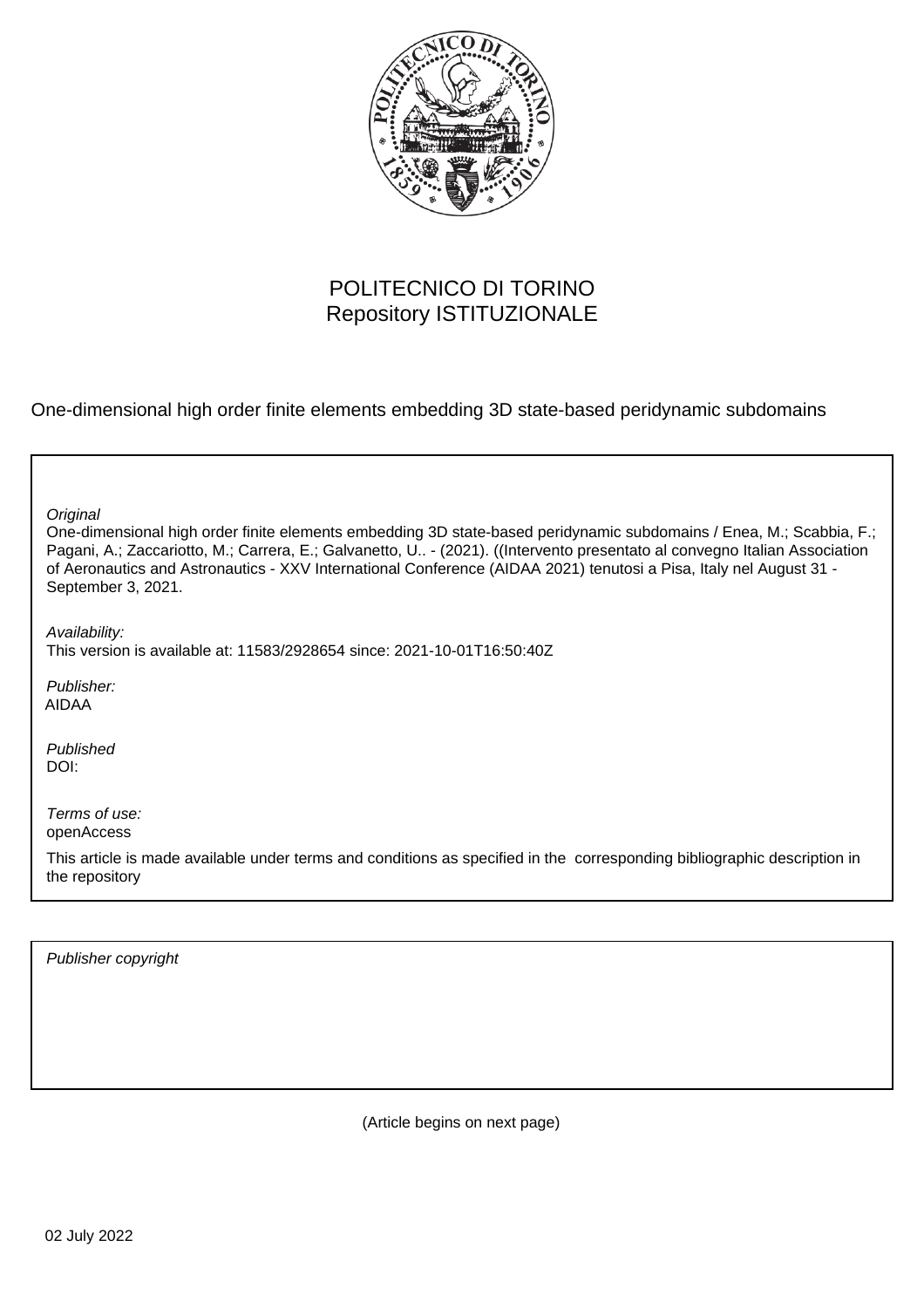

# **ONE-DIMENSIONAL HIGH ORDER FINITE ELEMENTS EMBEDDING 3D STATE-BASED PERIDYNAMIC SUBDOMAINS**

M. Enea\*<sup>1</sup>, F. Scabbia<sup>3</sup>, A. Pagani<sup>1</sup>, M. Zaccariotto<sup>2,3</sup>, E. Carrera<sup>1</sup>, U. Galvanetto<sup>2,3</sup>

<sup>1</sup> MUL2 group, Department of Mechanical and Aerospace Engineering, Politecnico di Torino 10129, Italy

<sup>2</sup> Industrial Engineering Department, University of Padova, Padova, Italy;

<sup>3</sup> Center of Studies and Activities for Space (CISAS)-G. Colombo, University of Padova, Padova,

Italy

\*Corresponding author :Marco Enea, marco.enea@polito.it

#### **ABSTRACT**

*A technique to couple three-dimensional state-based peridynamics (PD) with one-dimensional high-order finite elements (FEs) is proposed in this work. The refined FEs employed are based on the well-established Carrera Unified Formulation (CUF) [1], whereas the coupling is realized using Lagrange multipliers satisfying the displacement continuity at the boundary interface with PD subdomains. This technique has already been introduced in a previous work [2], where a bond-based PD model was employed. In the present work, an extension to the more general state-based PD is proposed instead, see [3, 4]. Thanks to CUF, which can provide accurate solutions with reduced computational costs, it is demonstrated that complex structures of engineering interest and embedding detailed 3D PD subdomains can be solved with ease by using the proposed methodology. The resulting coupled models may be effectively used for describing crack propagation problems and whenever the failure is prescribed to small regions of the entire structural domain.*

**Keywords:** State-Based Peridynamics, Carrera Unified Formulation, Higher-order finite elements

### **1 INTRODUCTION**

Peridynamics (PD) is a non-local theory introduced by Silling in [5]. It assumes that a solid body is composed by material points and each pair of those interacts if their distance is shorter than a prescribed horizon radius δ. Peridynamics is based on integro-differential equations, which allow a description of discontinuous displacement fields, such as in the case of cracks. Nevertheless, PD can be affected by high computational costs, in particular when 3D structures are investigated. This is due to the non-local nature of the theory, that leads to numerical methods involving large and sparse matrices.

In this context, several researchers are working on models which are able to couple FEM and PD domains (i.e. [5]). In this work, the use of high order 1D finite elements to be coupled with 3D PD sub-domains is proposed. The 1D models are implemented in the Carrera Unified Formulation (CUF) framework [1]. The coupling is realized through the use of Lagrange multipliers, which do not modify the stiffness in both regions and guarantee displacement continuity at the interface.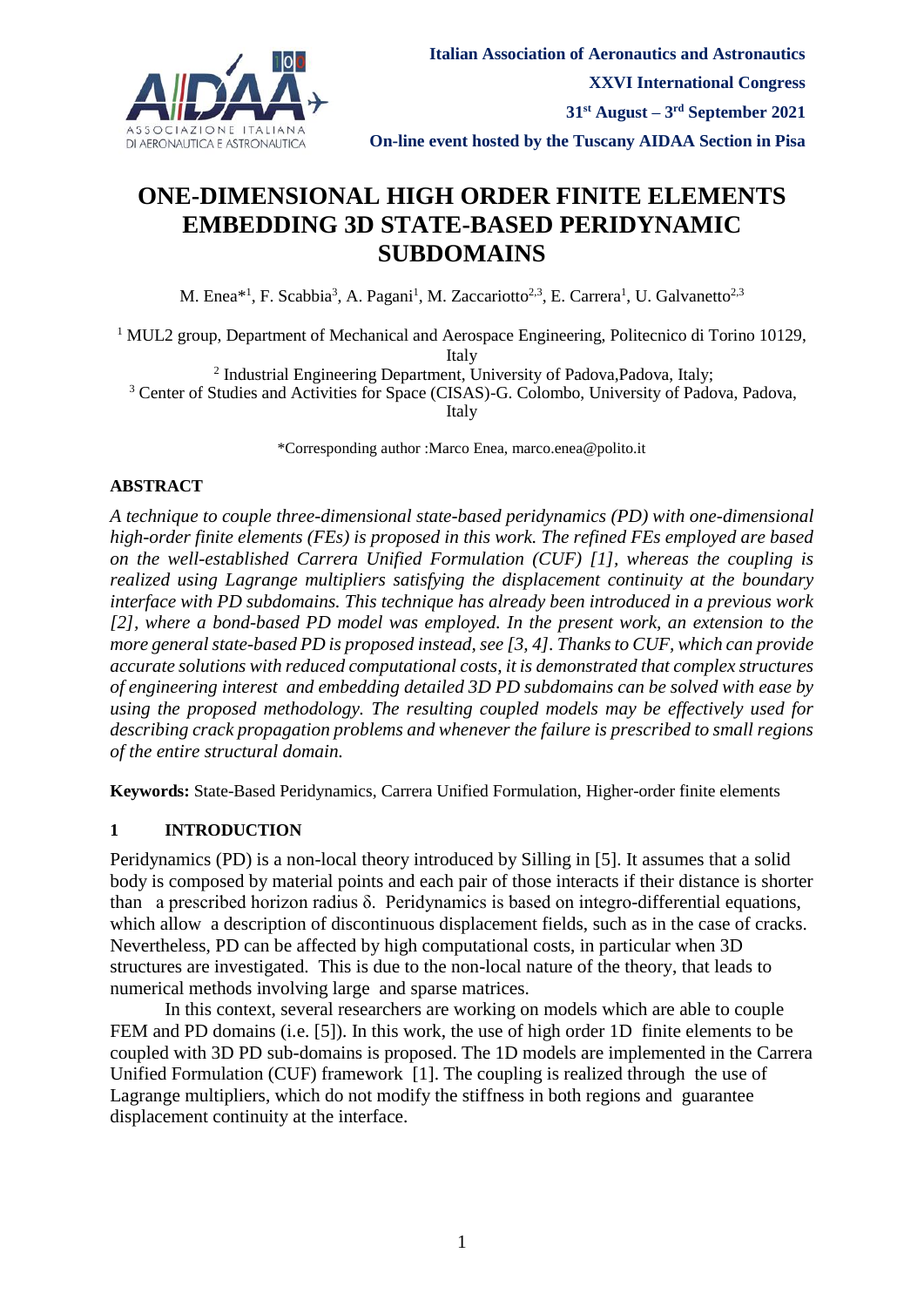#### **2 STATE-BASED PERIDYNAMICS**

In Figure 1, two material points x and x' are shown. They interact when they have a distance shorter than a prescribed horizon radius δ. These particles are shown in both initial and deformed configuration. In the latter, the force density vectors are defined at time t as  $T[x,t](\xi)$ and  $\mathbf{T}'[\mathbf{x}',t](\boldsymbol{\xi})$  where  $\boldsymbol{\xi}$  is the relative position vector. The relative displacement vector is indicated with **η**.



Figure 1: The positions of two material points in the initial and deformed configurations.

The equilibrium equation for the state-based peridynamics has an integral form and it reads as follow:

$$
\rho \ddot{\mathbf{u}} = \int_{H_x} \{ \mathbf{T}[\mathbf{x}, t](x'-x) - \mathbf{T}'[\mathbf{x}, t](x-x') \} dV_{x'} + \mathbf{b}(x, t)
$$

where  $\rho$  is the material mass density,  $\ddot{u}$  is the acceleration vector,  $dV_{x}$ , the infinitesimal volume associated to the particle x'. Finally, **b** is the force density vector. For further information about state-based peridynamics, interested readers can refer to [3].

#### **3 HIGH ORDER 1D THEORIES BASED ON CLASSICAL ELASTICITY**

In the framework of CUF, the 3D field of displacements can be expressed as a summation, of arbitrary expansion functions  $F_{\tau}(x, z)$  and the vector of the generalized displacements  $u_{\tau}(y)$ . In the case of one-dimensional beam theories, as in the case of this work, the displacements field is expressed as:

$$
\mathbf{u}(x, y, z) = F_{\tau}(x, z)\mathbf{u}_{\tau}(y) \quad \tau = 1, \dots, M \tag{1}
$$

where  $M$  is the number of expansion terms. Different expansion functions can be utilized as  $F_{\tau}(x, z)$ . In this work, Taylor (TE) and Lagrange (LE) expansion are used. The Finite element method (FEM) is used to study the structures involved in this paper. Therefore, the generalized displacements can be expressed as:

$$
\mathbf{u}_{\tau}(y) = N_i(y)\mathbf{u}_{\tau i} \qquad i = 1, \dots, n_{nodes} \tag{2}
$$

in which  $n_{nodes}$  is the total number nodes per element,  $N_i(y)$  are the one-dimensional shape functions and  $u_{\tau i}$  are the nodal unknowns.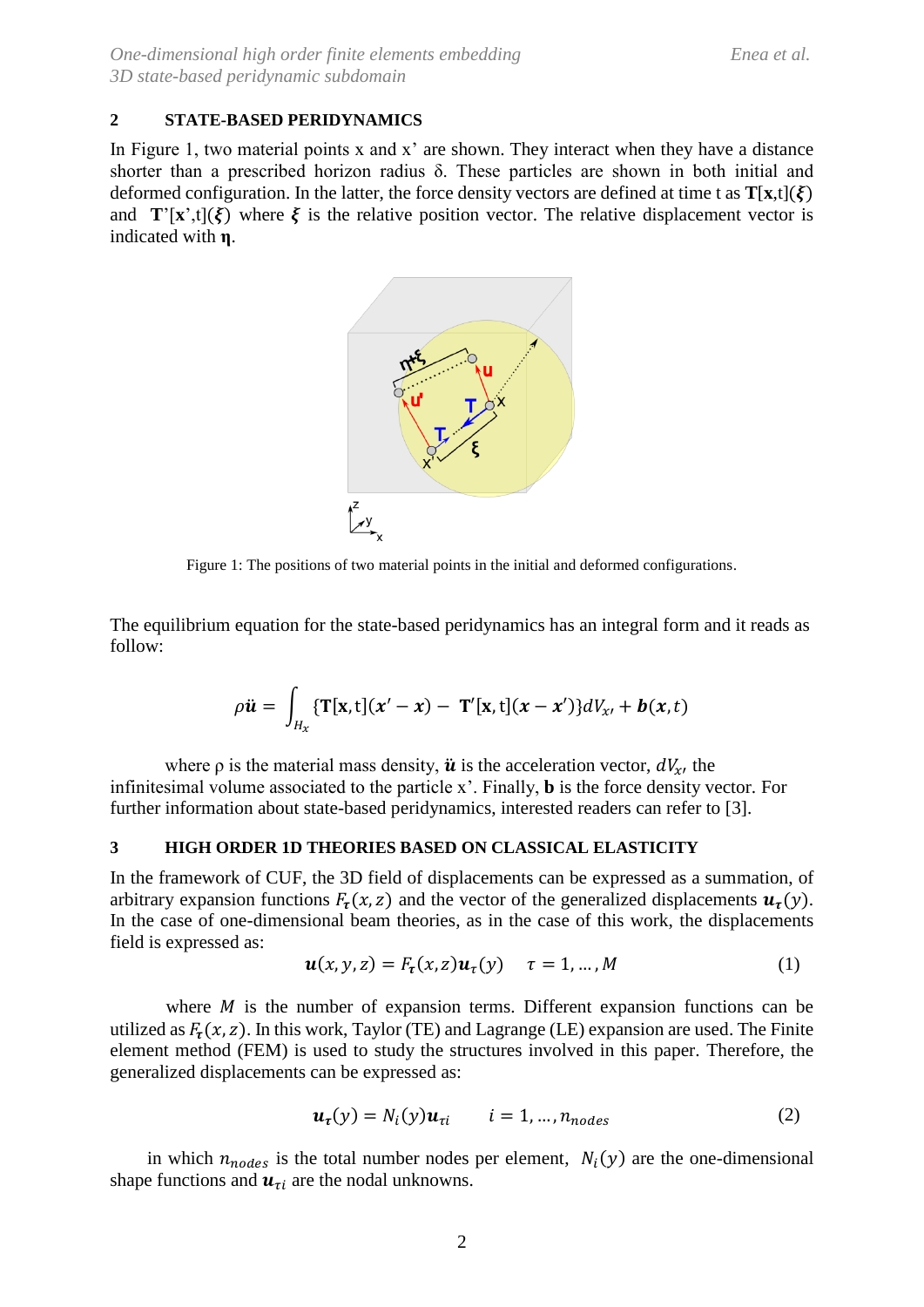In this work, the linear static problem is analyzed. The stiffness matrix is obtained via the application of the virtual displacement principle. After some manipulations, the virtual variation of the internal work reads:

$$
\delta(L_{int}) = \langle \delta \varepsilon^T \sigma \rangle = \delta u_{sj}^T k_0^{ijrs} u_{\tau i} \tag{3}
$$

where  $k_0^{ij\tau s}$  denotes the stiffness matrix in the form of fundamental nucleus, and the < $\cdot$ > operator represents the integral over the volume of the element.

It should be underlined that no assumption about the approximation order are made for the formulation of both matrices. Thus, any refined beam model can be obtained with this procedure. The assembled global stiffness matrix is obtained by looping through the indices  $i, j, \tau, s$ . Then, the stiffness matrix is assembled over the entire FE domain, leading to the following linear system:

$$
\mathbf{K}^{FE}\mathbf{U}^{FE} = \mathbf{F}^{FE} \tag{4}
$$

where  $U^{FE}$  is the vector of FE nodal unknowns and  $F^{FE}$  the vector of external forces.

#### **4 COUPLING TECHNIQUE**

Let consider the beam shown in Figure 2 . The central region of the beam is modelled by 3D PD, while the rest of the domain is discretized with higher order 1D FEs. Given an interface zone I between PD domain and FEM region, Lagrange multipliers are employed in this work to satisfy displacement continuity at the interface.



Figure 2: Refined 1D finite elements are coupled with PD particles through Lagrange multipliers. The Lagrangian of each particle k at the interface zone I is added to the system in order to satisfy displacement continuity.

To each particle k at the interface zone, the following Lagrangian is added to the linear system:

$$
\boldsymbol{\pi}_k = \boldsymbol{\lambda}_k^T (\boldsymbol{u}_k^{PD} - \boldsymbol{u}^{FE}(\boldsymbol{x}, \boldsymbol{y}, \boldsymbol{z})) \tag{5}
$$

where  $\lambda_k^T$  is the vector containing the Lagrange multipliers,  $\mathbf{u}_k^{PD}$  is the displacement of the PD particle k, and  $\mathbf{u}^{FE}$  is the displacement field of the counterpart.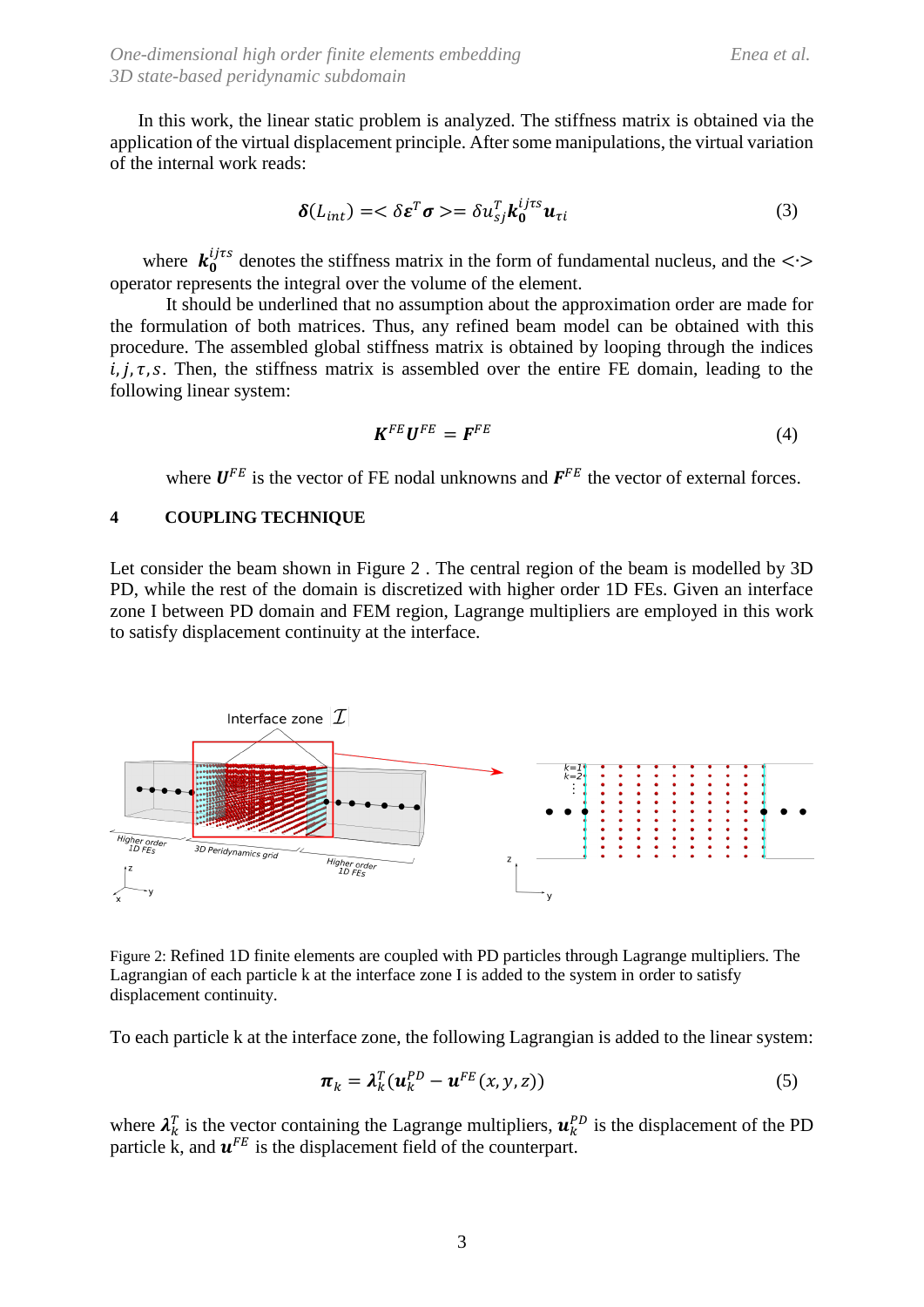The CUF equation are then introduced into Equation (5). The solution of the coupled problem is found by solving the following linear system:

$$
\begin{bmatrix} K & B^T \\ B & 0 \end{bmatrix} \begin{pmatrix} U \\ \lambda \end{pmatrix} = \begin{pmatrix} F \\ 0 \end{pmatrix}
$$
 (6)

#### **5 NUMERICAL RESULTS**

#### **5.1 I-section beam under bending and torsion**

A cantilever I-section beam subjected to torsion and bending is investigated (Figure 3). The same problem has been studied in [6], where geometrical characteristics and material properties are also provided. Moreover, the same beam has been considered in [7], where Pagani and Carrera introduced the coupling technique between PD and FEM for the first time. Here, the bond-based PD formulation has been employed. Thus, a constrained value of Poisson ratio equal to 0.25 had to be considered. In this work, the implementation of state-based peridynamics allowed to remove this constraint. The Poisson ratio considered is equal to 0.2. The PD region is embedded into the FE domain, which is discretized with 10 four-node cubic (B4) elements. In order to do so, the cross-section of the 1D finite elements varies along the yaxis. Specifically, for  $400 \le y \le 600$  mm, the cross-section is a disconnected domain where the PD region lays. The PD region has a grid spacing  $\Delta x = 1$  mm and horizon radius  $\delta = 2$  mm.



Figure 3: Cantilever I-section beam subjected to point load. The peridynamic zone coexists with the FE domain.

In Table 1 there is a comparison of the transverse displacements at points A and B from proposed coupled model and previous literature. Reference solutions were also provided by using a commercial FE software. The evaluation of displacements at these two points allows to appreciate the capability of the model in reproducing both bending and torsional behaviour. Note that low-order TE expansion are not able to find correct value of displacement in point B, due to the rigid behaviour of the beam in the cross-section plane. On the other hand, LE kinematics are able to provide accurate results. The difference in the beam behaviour is shown in Figure 4. Moreover, it should be underlined that both coupled models are coherent with the expected solutions.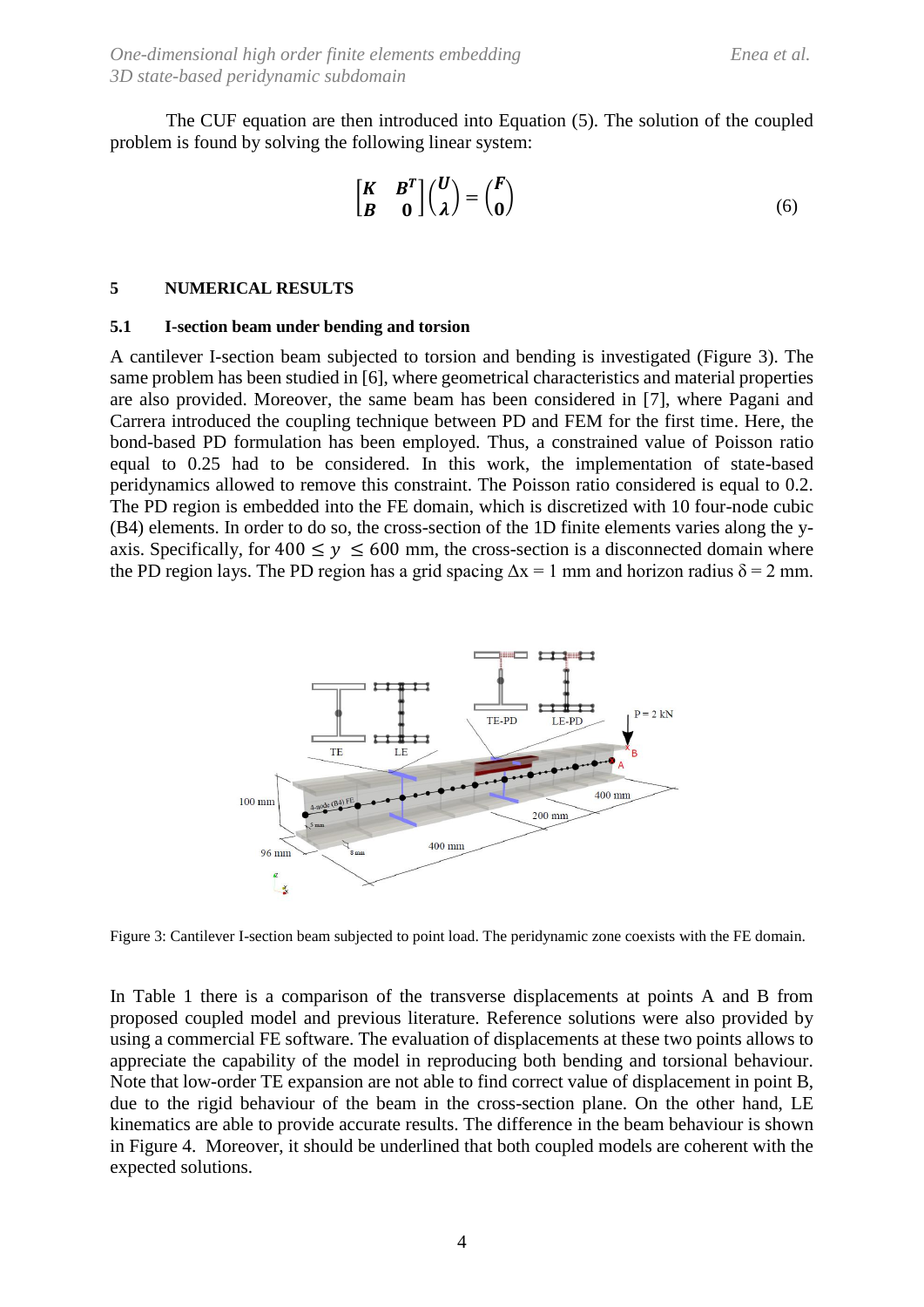| Model                 | FE DOFs | PD DOFs | - $u_z$ [mm] (Point A) | $-u_z$ [mm] (Point B) |  |
|-----------------------|---------|---------|------------------------|-----------------------|--|
| Reference solutions   |         |         |                        |                       |  |
| TE <sub>1</sub>       | 279     |         | 0.964                  | 0.977                 |  |
| L9                    | 8091    |         | 1.001                  | 2.350                 |  |
| Nastran 2D            | 61000   |         | 1.006                  | 2.437                 |  |
| Nastran 3D            | 355800  |         | 0.956                  | 2.316                 |  |
| Present coupled model |         |         |                        |                       |  |
| $TE1 - PD$            | 279     | 222507  | 0.954                  | 0.967                 |  |
| $L9 - PD$             | 7911    | 222507  | 0.991                  | 2.286                 |  |

Table 2: Vertical displacement components at the center of the free-end I-section and at the loading point. The results from the present PD-FE coupled method are compared with those from the literature.



Figure 4: Deformed state of the I-section beam according to PD and low to high order FEs coupled models.

Finally, from Figure 5, it is clear that the stress state is not affected by the introduction of PD sub-domains into the model. In fact, the stress state remains congruent even at the interface zone.



Figure 5: Distribution of axial stress and transverse shear stress across the FE-PD interface zone at  $y = 400$  mm according to L9-PD model.